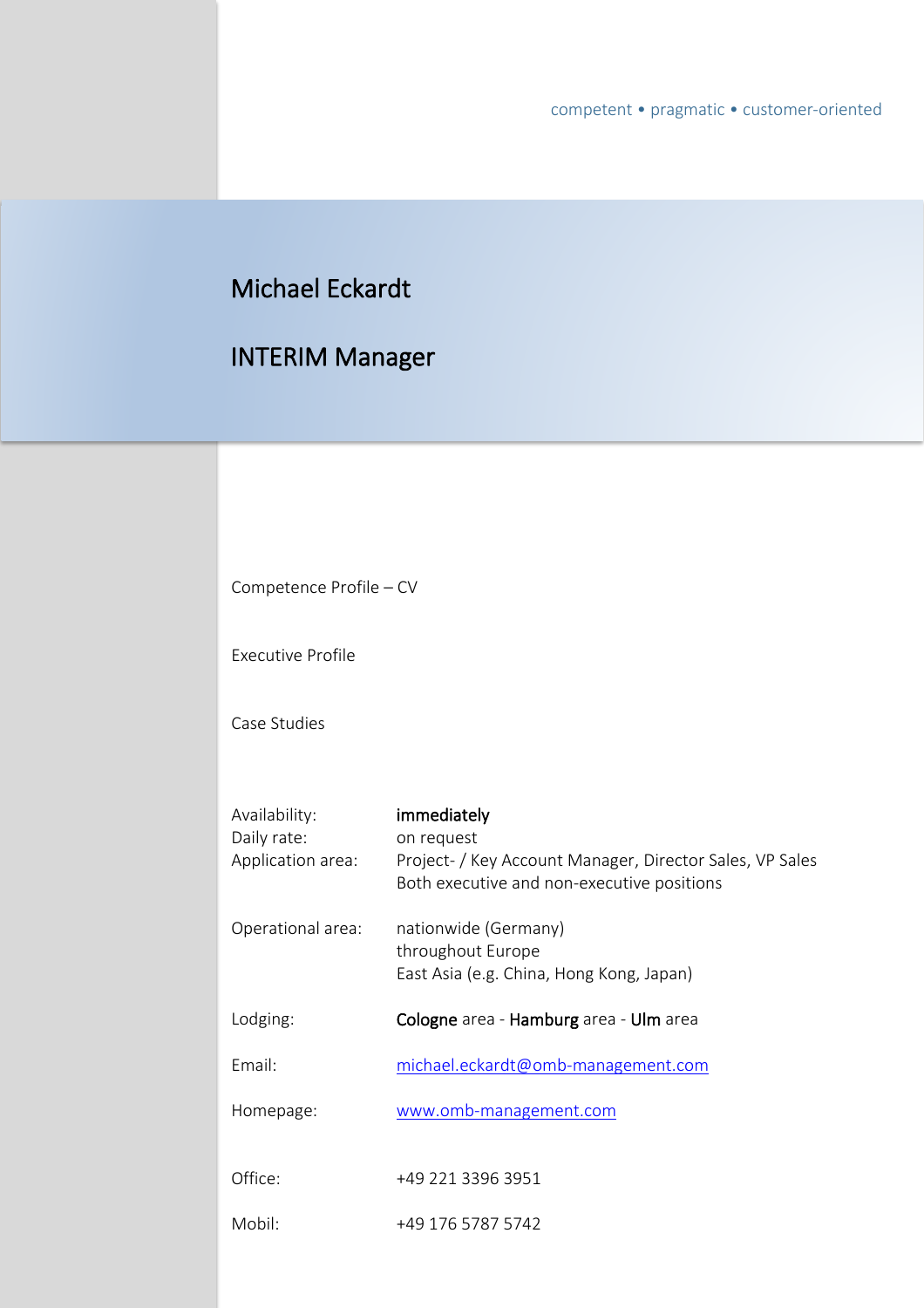### COMPETENZ PROFILE - CV



### Michael Eckardt

Dipl. Wirt. - Ingenieur

Day of birth 15<sup>th</sup> May 1964 Rheine

 Contact Hohenstaufenring 62, 50674 Köln +49 221 3396 3951 or +49 176 5787 5742 [michael.eckardt@omb-management.com](mailto:michael.eckardt@omb-management.com)

Marital status Divorced Two children Online profile XING XING **XING** [www.xing.com/profile/Michael\\_Eckardt35/portfolio](http://www.xing.com/profile/Michael_Eckardt35/portfolio) LinkedIn [www.linkedin.com/in/michael-eckardt-6a8a9b5](http://www.linkedin.com/in/michael-eckardt-6a8a9b5)

### At a glance

- Leadership personality with an entrepreneurial attitude, profound and extensive experience in sales, order management, business development and top management of a highly innovative and global market leader company.
- Diplom-Wirtschaftsingenieur Electrical Engineering and MBA | Graduated January 1998
- Responsibility for the entire distribution line of small series and retail | Development and implementation growth-oriented sales strategies and restructuring | Sales control belongs to profitability targets | Successful sales management as an interim manager | Strategic and operational sales in various mandates (new sales, business development | Market entry strategies of Japanese SMEs in the German automotive and electronics market
- Achievement of market leadership in Europe (over 60%) for buses' driver seats | Reduction up to 50% of special logistics costs within 8 months | Acquisition of market shares | conception of new sales approaches | successful development of 3 new OEMs
- Leadership responsibility and motivation of up to 20 employees
- Quick identification and implementation of complex tasks, particularly in an international environment | Analytical and structured as well as entrepreneurial acts | get to the bottom of business models or optimise processes | create clarity and new approaches

• result-oriented | flexible | customer-orientated | highly self- motivated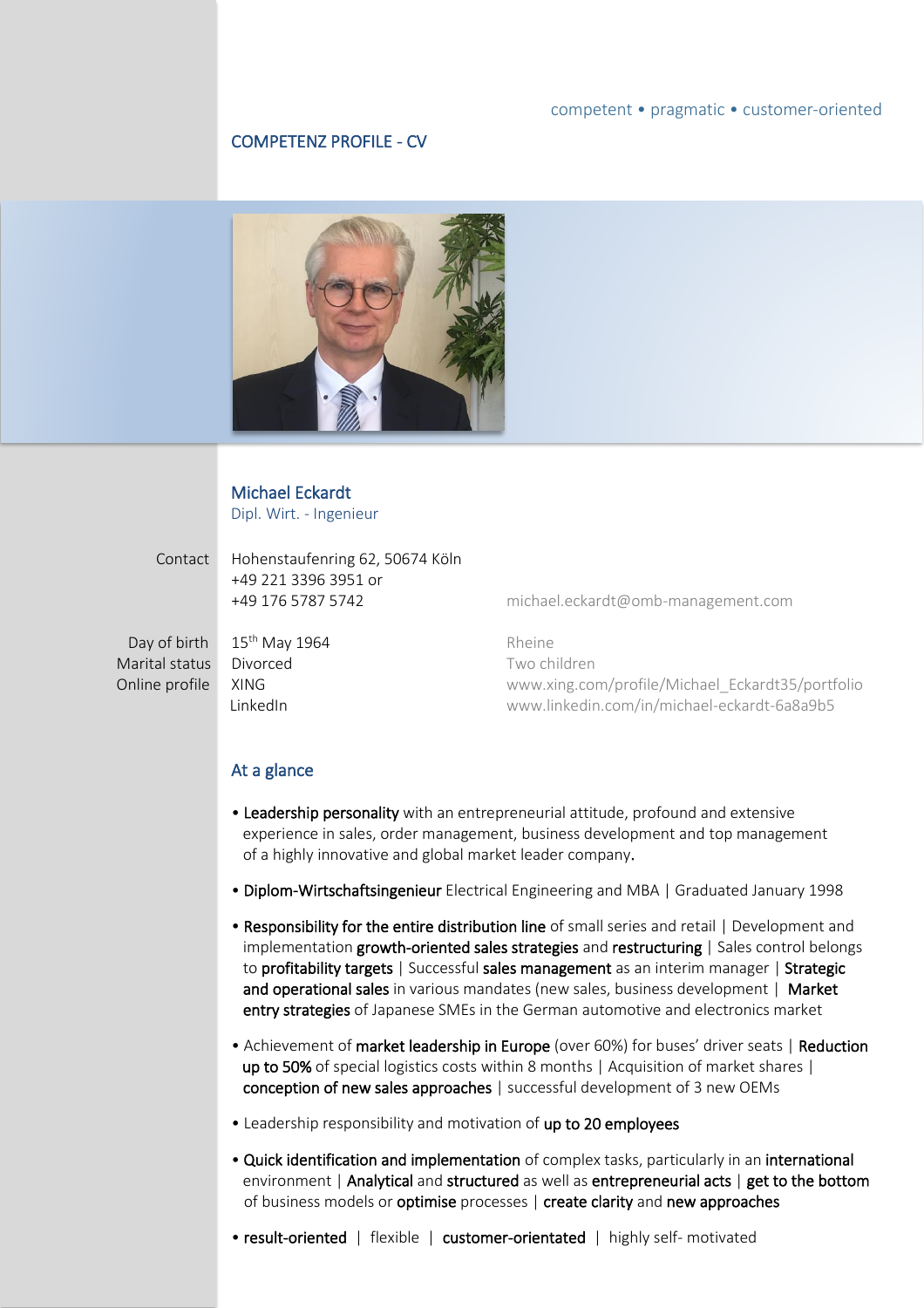# PROFESSIONAL BACKGROUND

| $04.2016 -$ today                    |                                  | OMB Vertriebsmanagement GmbH - Köln                                                                                                                                                                                   | OMB Japan K.K. - Yokohama                                                                                                                                                                                                                                                                  |
|--------------------------------------|----------------------------------|-----------------------------------------------------------------------------------------------------------------------------------------------------------------------------------------------------------------------|--------------------------------------------------------------------------------------------------------------------------------------------------------------------------------------------------------------------------------------------------------------------------------------------|
|                                      | Responsibility:                  | Interim and Executive Consultancy Sales and Marketing (self-employed)<br>• Deployment in bridging, in projects, in consulting, in urgent cases<br>• Deployment as CEO, CSO, KAM, PM, for up to 5 days per week        | · Sales, Business Development, marketing, order management, modernisation                                                                                                                                                                                                                  |
|                                      |                                  | Industry sectors: • Automotive supplier industry<br>· Industrial electronics<br>• Mechanical engineering<br>• Manufacturer industry<br>• Medical devices<br>• IT systems<br>• Services<br>• Metal processing industry |                                                                                                                                                                                                                                                                                            |
|                                      | Experiences:                     | • 28 years of professional experience<br>• Leadership personality<br>• Hands-on and Trouble-shooter<br>· English, SAP, MS Office                                                                                      | • 17 years management and leadership<br>· Entrepreneurial attitude<br>• Internal sales and key account experience<br>• Ability to convince employees in restructuring,<br>modernisation phases, in critical situations                                                                     |
|                                      | Focus on:                        | • Sales Management<br>· Sales Director<br>• Sales Coaching<br>• Sales Control<br>· Business Development<br>• Key Account Management<br>• Restructuring SALES                                                          | · Sales-SCM Change-Management<br>· Advice on strategic sales<br>• Set-up and organisation of key accounts<br>· Organisation of internal sales and field staff<br>• Concept, Sales Strategy, Implementation<br>· Sales Organisation Set-up<br>• International sales, particularly GER - JPN |
|                                      | Results:                         | Reference Projects (Interim)                                                                                                                                                                                          |                                                                                                                                                                                                                                                                                            |
| Company (GER)<br>11.2018 - 04.2019   |                                  | • Sales Management and Business Development<br>Establishment of a new sales structure and Key Account<br>Restructuring of sales, new distribution channels and processes, focus on IT - financial trading - software  |                                                                                                                                                                                                                                                                                            |
| Company (GER)<br>$01.2018 - 03.2018$ |                                  | • Leadership Management and Coaching<br>Sales coaching of a junior manager in sales management<br>Advice on changing the sales organization (restructuring into new business unit)                                    |                                                                                                                                                                                                                                                                                            |
| Company (GER)<br>$01.2017 - 12.2017$ |                                  | • Project Management Sales - SCM<br>Sales and project management for relocation of various products to the south of Europe                                                                                            | Efficiency improvement, inventory optimization, sales and logistics process optimization, takeover of key account function                                                                                                                                                                 |
| Company (JPN)<br>$05.2018 - 08.2018$ | • Sales Consulting and Marketing | Research and communication concept development of test benches for QA in Automotive<br>Set-up of communication and distribution channels in the automotive tier-1 environment                                         |                                                                                                                                                                                                                                                                                            |
| Company (JPN)<br>$01.2018 - 03.2019$ |                                  | • Business Development and Sales strategy                                                                                                                                                                             | Strategy development for sale of components of power electronics and medical device technology<br>Establish of order process, via an European Office, and implementation of strategic market entry and distribution channels                                                               |
| Company (USA)<br>$07.2016 - 10.2016$ |                                  | • Sales Management and Marketing<br>Market entry strategy for system components of a US market leader for the European market                                                                                         | Consulting and Implementation Business Development Strategy (Investment, ROI, Human Resources, Distribution and Service)                                                                                                                                                                   |
| Company (JPN)<br>$05.2018 - 03.2019$ |                                  | • Sales Consultancy and Business Development<br>Consulting for Japanese SMEs and support in entering the European market                                                                                              | Consulting for the development of trading structures (distribution channels, payment transactions, Incoterms, processes, etc.)                                                                                                                                                             |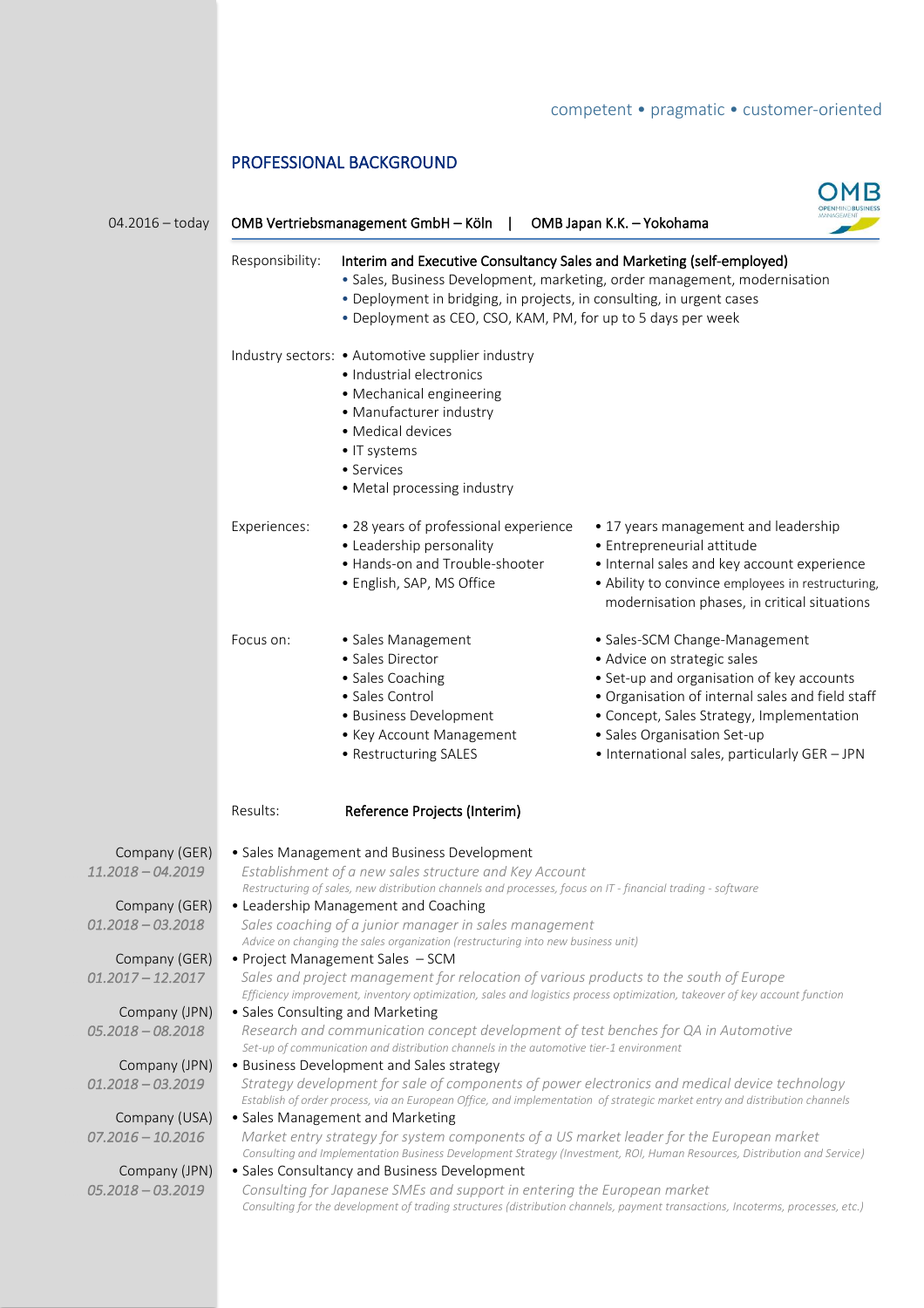**COM**  10.1990 – 03.2016 Isringhausen GmbH Co. KG – Lemgo ISRI - owner-managed medium-sized company as well as technology and market Leader with AUNDE Group SE to global player within 25 years (1,200 to 19,000 employees) 06.2010 - 03.2016 Responsibility: Head of Key Account- and Business Development • Leading 13 sales employees (Domestic 5, Export 3, Field staff 3, PM 1, Assistant 1) • turnover responsibility of € 45 million. • Managing more than 100 OEMs and trade customers in Europa, India, China, Japan • Responsibility for sales growth, strategic and operational • Technical and commercial customer care, worldwide • Restructuring, control and development of inside sales and field staff • Deputy CSO (member of the board) Results: • Market leadership of bus driver seats in Europe (over 60%) • Establishment of a new customer segment called "Off-Road Seats" • Acquisition as a serial supplier for 3 new OEMs, 1 new trade customer • During my period, our turnover increased by approx. 33% 06.2003 - 09.2012 Responsibility: Head of Order Management • Leading 17 sales employees (Domestic 5, Export 2, Field 3, PM 1, A 1, Inter-Comp. 5) • Order volume of € 240 million in sales • Managing more than 200 customers, intercompany business included, worldwide • Implementing a process-oriented order management • Reorganising and modernising internal sales Results: • Standardised and optimised sales processes • Implementation of a product clean-up concept • Introduction of order group meetings and communication process for the SCM • Reduction of logistics costs by 50% and delivery time by 20% within one year 12.2002 – 06.2003 Responsibility: Assistant to the Management Board Sales and Development • Holding transparency in sales and development • Supervising process management - optimisation in Sales and Development • Carrying out special tasks from top management • Managing internal communication Results: • A monthly rolling team meeting for planning sales, turnover and strategy • Improvement of business result (P- L) in UK plant • Establishment of standards for group-wide sales reports (KPIs) 08.1999 – 12.2002 Responsibility: Project Manager • Actively participating in introduction of project management (group-wide) • Managing various B and C projects • Drafting company analysis on Brazil on behalf of Top Management • Reporting to CEO and Board Results: • Content design of the project phases: Concept, RFQ, Negotiation • Successful completion of all responsible projects • Implementation of "Cost-Price-Profit", +20% increases in results 03.1996 – 08.1999 Responsibility: Project Engineer • Developing massage and climate features in driver's seats 10.1990 – 03.1996 Responsibility: Engineer Electronic Development

• Testing and operating equipment for production of electronically controlled seats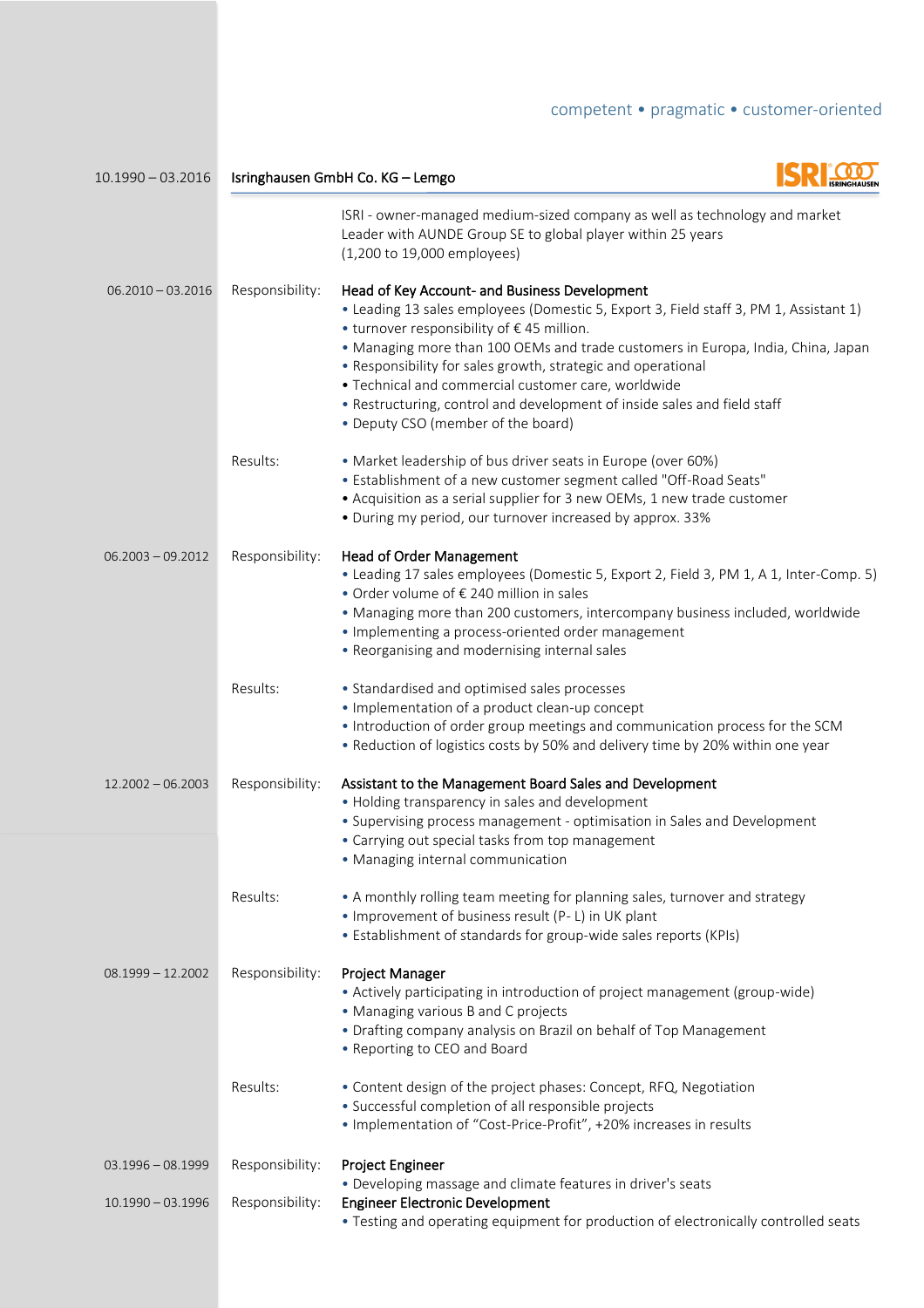## EDUCATION - STUDY

### 03.1995 – 01.1998 FH Wirtschaft Bielefeld (evening classes)

- Study: Industrial Engineering (MBA)
- Degree: Diplom-Wirtschaftsingenieur (2,0)
- Focus: Foreign trade, Controlling, Marketing
- Diploma thesis: Market Entry Strategy for NFZ Seats in Indonesia

### 09.1985 – 09.1990 Hochschule OWL Lemgo

- Study: Communication Engineering
- Degree: Diplom-Ingenieur (2,0)
- Focus: High frequency technology and digitisation
- Diploma thesis: Software Development S-Parameter Measuring Station

### 08.1970 - 07.1985 Schools

- 08/1984 07/1985 Technical College Fachhochschulreife 2,0
- 08/1981 02/1984 School for Energy Facility Technic Grade: 2,0
- 08/1979 07/1981 School for Electrical Engineering Fachoberschulreife 1,9
- $\cdot$  08/1974 07/1979 Secondary school Lemgo
- 08/1970 07/1974 Primary school Lemgo

### LANGUAGES

- German: Native • English: Fluent
- Japanese: Basic

## INTERNATIONAL EXPERIENCE

- Japan, India, China, Brazil, Egypt, Israel, Turkey, United Kingdom
- France, Italy, Netherland, Austria, Poland, Swiss, Spain, Sweden, Czech Republic

### **SKILLS**

ERP – SAP • SD, CO-PA, MM, FI good to very good knowledge

### FURTHER EDUCATION and SPECIAL KNOWLEDGE

Intercultural • USA Seminar Training • China Seminar

• Power Point

- INTERESTS HOBBIES
- LIONS Club Köln Rhenus Member since 2018
- LIONS Club Blomberg Member from 2013-2017
- Sport **Running, Cycling**

Expertise • Restructuring methods in marketing and sales Rhetoric • Negotiation talks Seminar • Staff appraisals Seminar Presentation • Awareness of body language Seminar with Veronica Langguth

• Japan Seminar

- 
- 
- 

DD IM.

Dachgesellschaft Deutsche Interim Management e.V

**MEMBERSHIPS** 





- 
- 

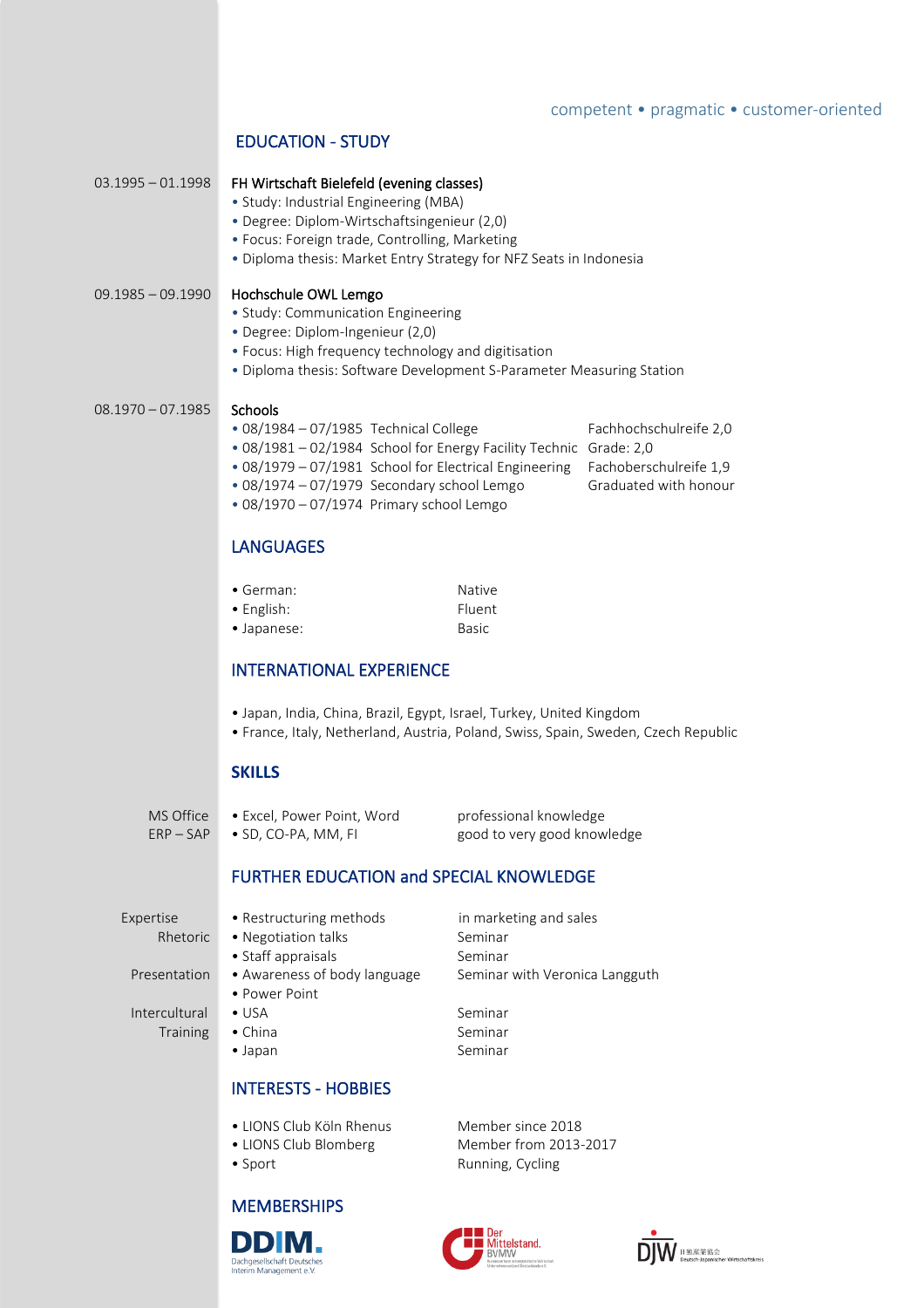### EXECUTIVE PROFILE



*Statement to vacancy:*

*.*

### **Background**

l

Experiences With my competences as Key Account Manager, Order Manager, Business Development Manager, Director of Sales or Managing Director, along with great responsibility for personnel and **budget**, I offer more than 17 years of sales and management experience. I also provide consulting support (e.g. as an in-house consultant), create clarity and new approaches, question business models or optimize processes so that I lead strategies or projects to success in terms of content and culture.

> As an expert in the fields of sales management, order management, process management as well as in restructuring and business development, I quickly grasp and implement complex and multi-layered sales and management tasks. My flexibility, adaptability and self-organisation are further strengths in addition to the ability to work in a team, consensus and conflict management. My strategic way of thinking and strict implementation of tasks, especially in an international environment, always generate a high benefit for the client. In addition, I have a very high level of self-motivation, which distinguishes me as a pro-active interim manager.

> My many years of management and leadership experience extend to the position of **deputy** Director of Sales in a group of companies (permanent position) as well as managing director of three sales offices founded for the interim and consulting business. My motivation to maximize results through analytical, structured and entrepreneurial action rounds off my profile as an experienced hands-on manager or as a result-oriented leader with an entrepreneurial attitude.

Interim Management With OMB Management GmbH, I resolve and realise sales tasks (sales, order management, marketing, business development, strategic sales, etc.) and **modernise** your sales organisation, both preferably in owner-managed companies. I offer my services interim - consulting project accompanying - internationally in B2B, mainly in the automotive, supplier industry, electronics industry, medical device technology and information technology sectors.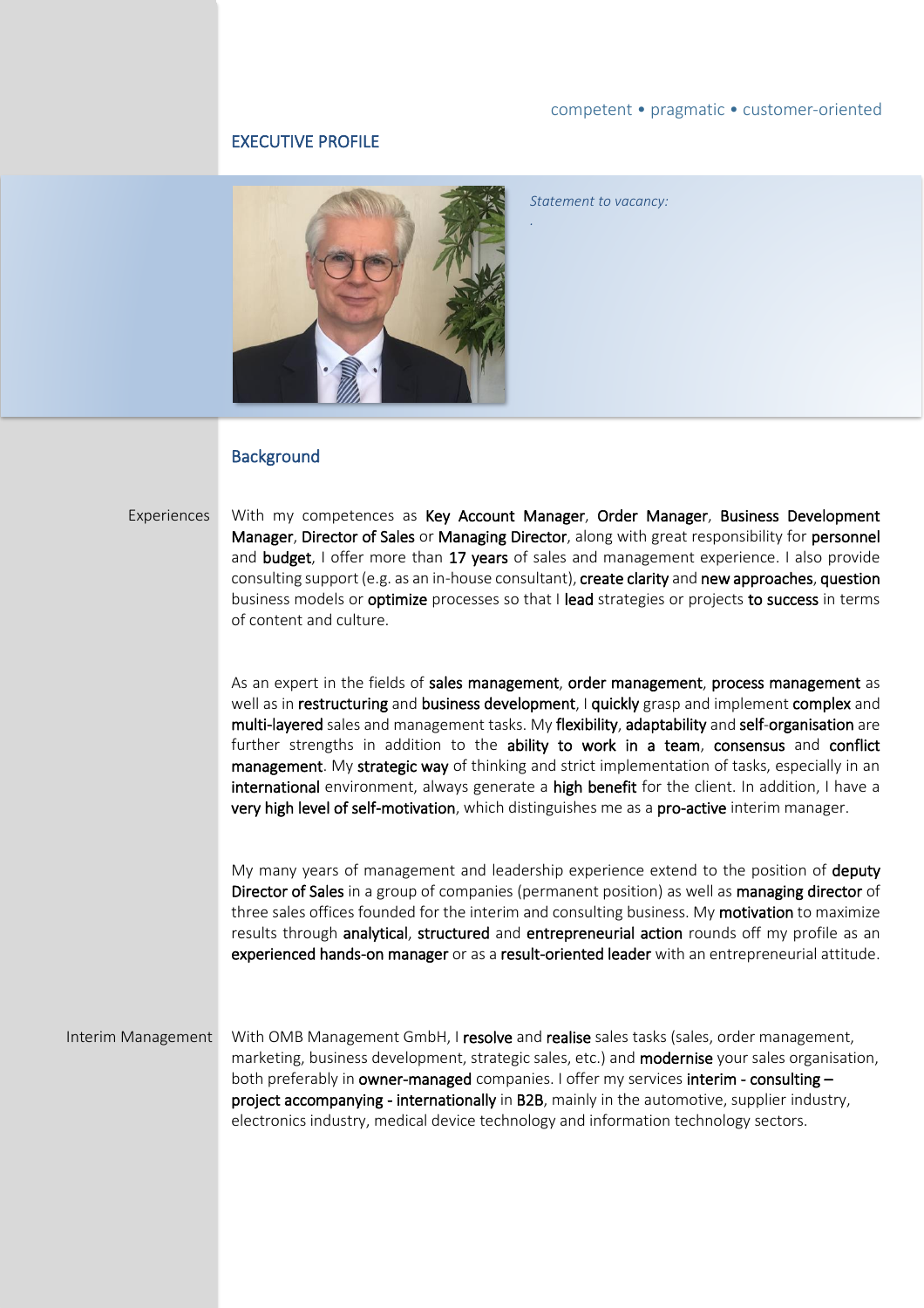# Accomplishments Success

Key Account Management Business Development Marketing

- Continuous successful cooperation with  $\rightarrow$  Nomination and mandate existing or new customers as a series supplier to customers as a series supplier to customers
- World Truck Project TATA Motors India  $\rightarrow$  Mandate from client TM India
- New Model Change HINO Motors, ISUZU Motors  $\rightarrow$  Mandate for AUS-NZ-Market
- New ISRI seat line-up for Japanese customers  $\rightarrow$  Nomination for serial domestic market <br>• Successful business development; serial orders  $\rightarrow$  Acquisition of 3 new OEM
- Successful business development; serial orders
- Product placement new seat type within 2 years  $\rightarrow$  Additional market share
- Turnover in Japanese Market  $\rightarrow$  Increase by 100% in 3 years
- Introducing a new line of bus seating systems  $\rightarrow$  Achievement of market leadership in Europe
- Responsibility for 4 customer segments, approx. 90 customers; annual sales of XX Mio. €  $\rightarrow \emptyset$  Turnover +5,5% annually

- 
- 
- 
- 
- 
- 
- 
- (60%) in bus driver seats
- 

logistics costs in 8 months

- Sales Management Order Management Process Management
- Motivating and qualifying a sales team  $\rightarrow$  Led to a **positive mood**, smooth processes, in restructuring and modernisation shorter processing times
- Coordination and communication  $\rightarrow$  Communication faster, more coordinated, in Supply Chain more transparent, reduced workload
- Cost reduction strategies implemented  $\rightarrow$  Reduction of over 50% of special
- Implementing sales-related  $\rightarrow$  Without delivery stop and with 100% relocation to a south European country **Customer satisfaction**
- Improving reports and flow of communication  $\rightarrow$  KPIs for the PM up to CEO
- Enabling employee development to face new  $\rightarrow$  Faster and structured processing of RFQs market challenges and customers, changing with Faster response to customer inquiries modernization of sales **Digitization** and automation of sales processes
- Sales Management Project Management Top Management
- 
- Standardisation of sales processes within  $\rightarrow$  Optimisation of customer segmentation,
- 
- for the corporate groups process rolled out
- Reorganisation of customer segments, terms  $\rightarrow$  Optimisation of sales control, and conditions, implementation of SAP-based articles of the serial sales program are product clean-up reduced by 67%
- Pricing concept after company analysis of a → Developed CPP Template (Cost, Prices, Profit) subsidiary within the company group led to transparency, KAM Global-Local-Strategy to control, Profit increased +20%
	- the group of companies **prices**, flow of communication worldwide, contract reviews, RFQs, etc.
- Development of a business model for  $\rightarrow$  Organisational development for the business unit gaining a market share states and the Off-road seats, new sales approaches developed
- Sales and turnover planning a state of the binding, group-wide, SAP-based S-T planning
	-

Köln, 01st. Jan. ,2020 Michael Eckardt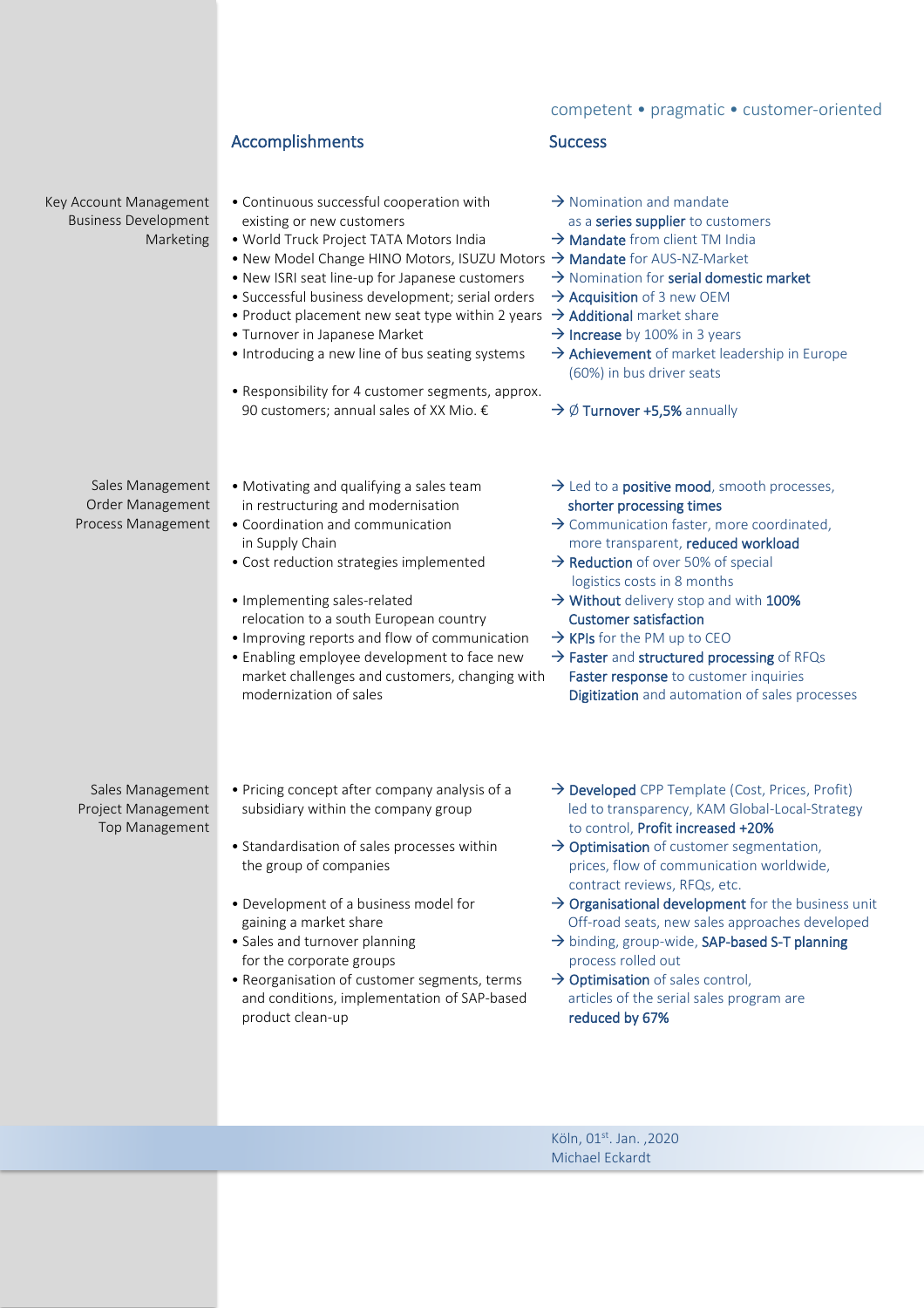# Case Studies

# Sales Management and Consultancy International

Various advisory mandates

| Sector<br>Function<br>Company<br>Period |                                                                                                                                                                                                                                                                                                                                                                                                                               | <b>INTERIM CONSULTING</b><br>Consultancy<br>Japanese and German Companies (JPN/GER)<br>$06.2019 - 12.2019$                                     | <b>INTERIM</b>                                                    | PV: No<br>Small medium-size<br>Deployment 2 d / week | 100 -300 MA k. A. Mio. €<br>BV: No |  |  |
|-----------------------------------------|-------------------------------------------------------------------------------------------------------------------------------------------------------------------------------------------------------------------------------------------------------------------------------------------------------------------------------------------------------------------------------------------------------------------------------|------------------------------------------------------------------------------------------------------------------------------------------------|-------------------------------------------------------------------|------------------------------------------------------|------------------------------------|--|--|
| Requirements                            | • New nomination as project coordinator for SMEs<br>• Focus on market advice and business development<br>. No resources for building a sales organization<br>• Companies need resources for customer acquisition and market access                                                                                                                                                                                            |                                                                                                                                                |                                                                   |                                                      |                                    |  |  |
| Task - Approach                         |                                                                                                                                                                                                                                                                                                                                                                                                                               | • Customer acquisition and market access<br>• Preparation of data from potential customers<br>· Generate leads or establish qualified contacts | • Determination of potential for product and market opportunities |                                                      |                                    |  |  |
| Success - Result                        | • Sales leads generated (MQL) for manufacturers in the audio-video segment<br>• Market entry strategies for car trading (import) defined<br>• Market Research (EMS, PCB manufacturer) for Japanese SME<br>• Sales approach for a development service provider (automotive, medical devices)<br><b>Sales Management and Business Development</b><br>Realignment of a GmbH and establishment of a new business / sales approach |                                                                                                                                                |                                                                   |                                                      |                                    |  |  |
| Sector                                  |                                                                                                                                                                                                                                                                                                                                                                                                                               | <b>INTERIM CONSULTING</b>                                                                                                                      |                                                                   | 3 MA                                                 | k. A. Mio. €                       |  |  |
| Function<br>Company<br>Period           |                                                                                                                                                                                                                                                                                                                                                                                                                               | <b>CEO</b><br>own company (GER)<br>$05.2019 - 09.2019$                                                                                         | <b>SELF-EMPLOYED</b>                                              | PV:IA<br>Small medium-size<br>Deployment 3 d / week  | BV: JA                             |  |  |
| Requirements                            | • Status quo after 3 years of start-up and set up new company<br>• Acquisition and sales activity insufficient or not extensive<br>• Business purpose and orientation (vision) of the company are not really clear<br>• External communication and profiles inadequate.                                                                                                                                                       |                                                                                                                                                |                                                                   |                                                      |                                    |  |  |
| Task - Approach                         | • Development of a quickly readable interim manager profile, including CV and project list<br>• Development of a sales approach and establishment of a sales structure<br>• Creation of a marketing concept including a new external presentation<br>• Develop business approach and growth strategy and create business plan                                                                                                 |                                                                                                                                                |                                                                   |                                                      |                                    |  |  |
| Success - Result                        | • Growth strategy defined and portfolio expanded by restructuring of sales<br>· Definition of business areas: INTERIM, SALES and MARKETING, MANAGEMENT CONSULTING<br>. OMB service offer and INTERIM manager profile created, in DEU JPN ENG<br>• IM provider defined as sales representative for OMB, XING / LINKEDIN profile created                                                                                        |                                                                                                                                                |                                                                   |                                                      |                                    |  |  |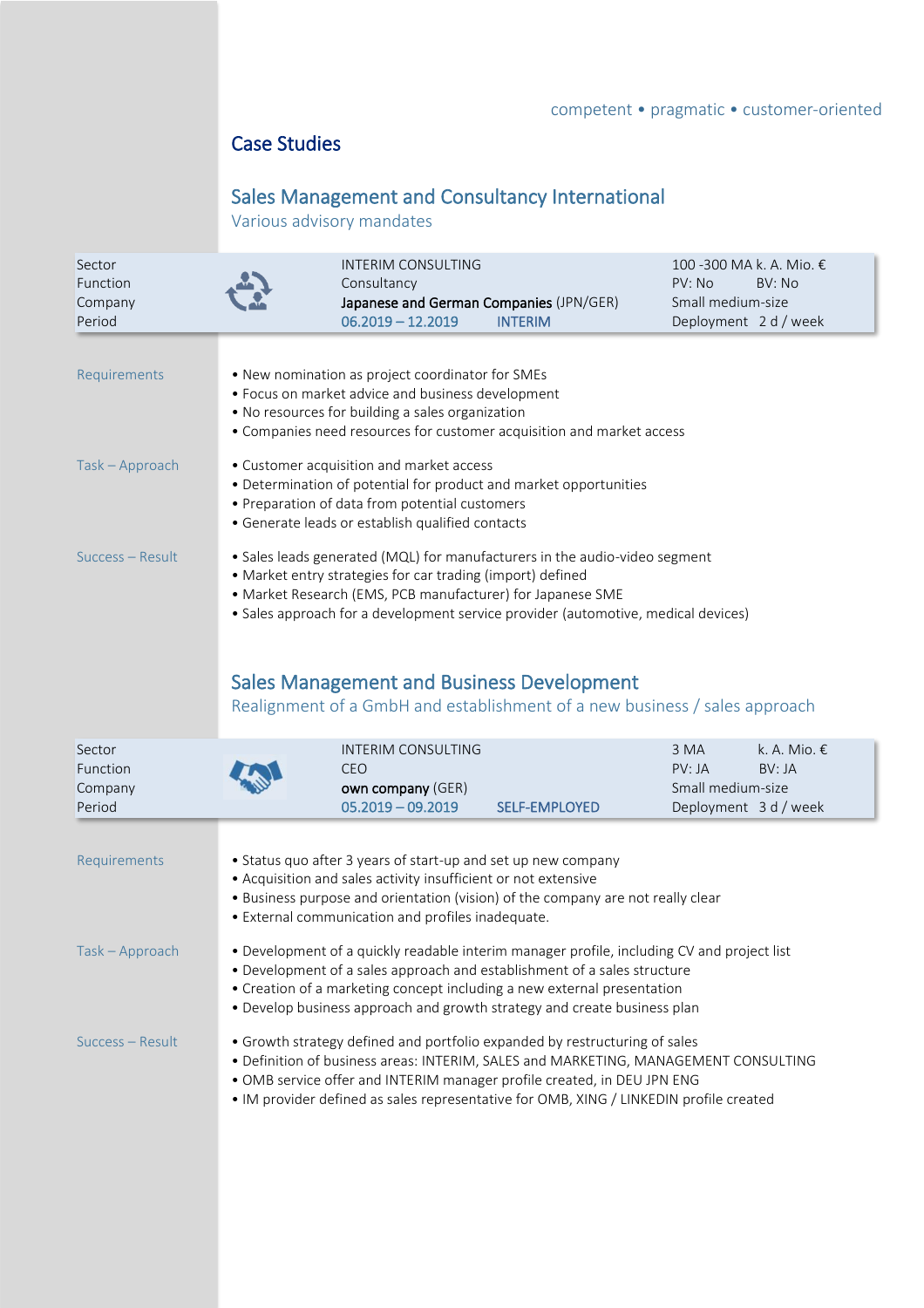# Sales Management and Business Development

Establishment of a new sales structure and Key Account

| Sector<br>Function<br>Company<br>Period |                                                                                                                                                                                                                                                                                                                                                    | IT Software<br>Sales, Strategy and Marketing<br>German Company (GER)<br>$11.2018 - 04.2019$<br><b>INTERIM</b>                                                                                                                                                                                                                   | k. A. Mio. $\epsilon$<br><b>10 MA</b><br>PV: No<br>BV: No<br>Small medium-size<br>Deployment<br>2 d / week |  |  |  |  |
|-----------------------------------------|----------------------------------------------------------------------------------------------------------------------------------------------------------------------------------------------------------------------------------------------------------------------------------------------------------------------------------------------------|---------------------------------------------------------------------------------------------------------------------------------------------------------------------------------------------------------------------------------------------------------------------------------------------------------------------------------|------------------------------------------------------------------------------------------------------------|--|--|--|--|
| Requirements                            |                                                                                                                                                                                                                                                                                                                                                    | • Growth defined as a clear corporate goal<br>• Lack of sales organisation hinders additional growth<br>. No resources for building structured sales<br>• Company objective not feasible = long-term sales at risk                                                                                                              |                                                                                                            |  |  |  |  |
| Task - Approach                         |                                                                                                                                                                                                                                                                                                                                                    | • Development of a target group-oriented sales strategy<br>• Establishment of key account management and definition of sales processes<br>• Creation of a marketing concept and implementation of sales leads<br>• Growth strategy to develop and create business plan                                                          |                                                                                                            |  |  |  |  |
| Success - Result                        |                                                                                                                                                                                                                                                                                                                                                    | • Marketing: Website shows the "new" company<br>• Sales Strategy: Target Calling and Authentic & Added Value Selling<br>• Growth: 50 customers defined in shortlist, 3 target groups and 5 industries<br>• Key Account: Sales processes and vacancy defined for a KAM / PM function                                             |                                                                                                            |  |  |  |  |
|                                         |                                                                                                                                                                                                                                                                                                                                                    | <b>Sales Consulting and Business Development</b><br>Consulting for Japanese SMEs in entering the European market                                                                                                                                                                                                                |                                                                                                            |  |  |  |  |
| Sector<br>Function<br>Company<br>Period |                                                                                                                                                                                                                                                                                                                                                    | Service<br>Sales Consulting and Business Development<br>Japanese Company (JPN)<br>$05.2018 - 04.2019$<br><b>INTERIM</b>                                                                                                                                                                                                         | 1.500 MA<br>k. A. Mio. €<br>PV: No<br>BV: No<br>Service provider<br>Deployment<br>$1 d$ / week             |  |  |  |  |
| Requirements                            |                                                                                                                                                                                                                                                                                                                                                    | • "Market Access Europe" is offered for Japanese Companies<br>· Sectors: electronics, automotive, semiconductor, surface treatment, lightning, industrial electronics<br>• Companies need resources for customer acquisition and market access<br>• Service provider does not provide any resources and only acts as an advisor |                                                                                                            |  |  |  |  |
| Task - Approach                         | • Deploying a project coordinator for customer acquisition and market access<br>• Providing sales support for Japanese SME project inquiries<br>• Generating sales leads and conducting business matching<br>• Carrying out both market and product analysis and technology benchmarks                                                             |                                                                                                                                                                                                                                                                                                                                 |                                                                                                            |  |  |  |  |
| Success – Result                        | · Business Meeting: successfully led / moderated 7 different customer discussions<br>• Japanese companies were individually, industry-specifically advise and support,<br>among others, in the semiconductor and EMS segment<br>• 22 project discussions with companies and customers<br>• 3 major customers promised concrete business intentions |                                                                                                                                                                                                                                                                                                                                 |                                                                                                            |  |  |  |  |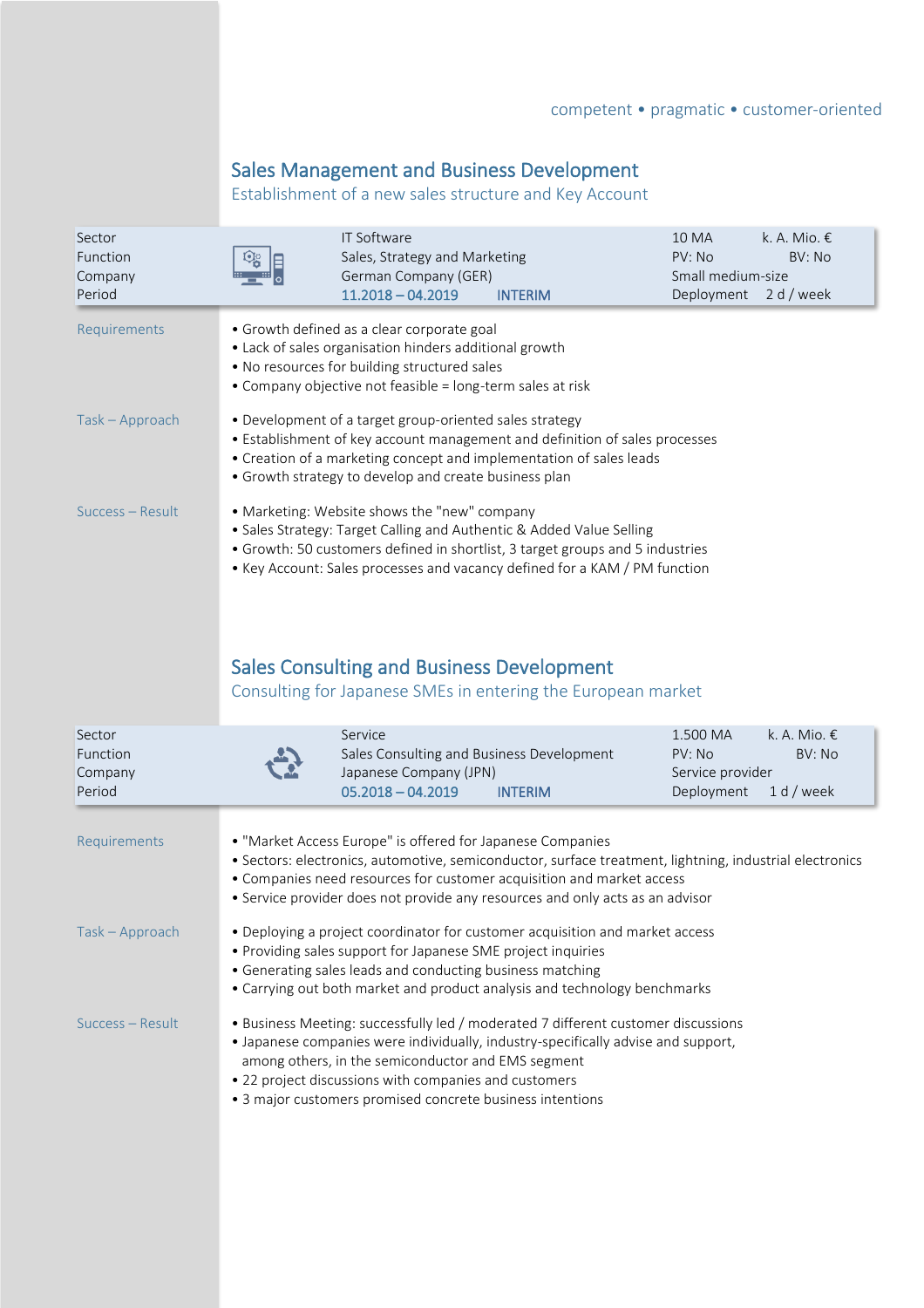# Business Development and Strategic Consulting

Sales strategy for parts for power electronics and medical devices

| Sector<br>Function<br>Company<br>Period |                                                                                                                                                                                                                                                                   | Part Supplier, Electronic and Medical Device<br>Sales Management, Strategy<br>Japanese Company (JPN)<br>$01.2018 - 03.2019$                                                                                                                                                                                   | <b>INTERIM</b>                                                                                                                                                                                                                | 120 MA<br>PV: No<br>Small medium-sized<br>Deployment          | 25 Mio. €<br>BV: No<br>1 d / week    |  |  |
|-----------------------------------------|-------------------------------------------------------------------------------------------------------------------------------------------------------------------------------------------------------------------------------------------------------------------|---------------------------------------------------------------------------------------------------------------------------------------------------------------------------------------------------------------------------------------------------------------------------------------------------------------|-------------------------------------------------------------------------------------------------------------------------------------------------------------------------------------------------------------------------------|---------------------------------------------------------------|--------------------------------------|--|--|
| Requirements                            | . The domestic market is stagnating and low growth is expected<br>. The growth strategy envisages entering the European market.<br>· Investments on its own site is too risky<br>• Resources for market development and market access are missing                 |                                                                                                                                                                                                                                                                                                               |                                                                                                                                                                                                                               |                                                               |                                      |  |  |
| Task - Approach                         |                                                                                                                                                                                                                                                                   | • Define and implement a sales strategy for market entry in Europe<br>• Establishment of a sales organization and hire a sales manager<br>• Acquisition of customers in industrial electronics and medical devices to test the<br>market and to generate first sales<br>• Perform product benchmarking        |                                                                                                                                                                                                                               |                                                               |                                      |  |  |
| Success – Result                        | Sales coaching of a junior manager in sales                                                                                                                                                                                                                       | • Location: Rep-Office selected and distribution partner commissioned<br>• Acquisition: orders received from 4 customers<br>· Benchmarking: competitive high-priced niche products<br>• Marketing: very successful company's appearance at PCIM in Nuremberg<br><b>Leadership Management and KAM Coaching</b> |                                                                                                                                                                                                                               |                                                               |                                      |  |  |
|                                         |                                                                                                                                                                                                                                                                   |                                                                                                                                                                                                                                                                                                               |                                                                                                                                                                                                                               |                                                               |                                      |  |  |
| Sector<br>Function<br>Company<br>Period |                                                                                                                                                                                                                                                                   | Automotive Tier-1 supplier<br>Leadership Management, Coaching<br>German Company (GER)<br>$01.2018 - 03.2018$                                                                                                                                                                                                  | <b>INTERIM</b>                                                                                                                                                                                                                | 6.000 MA<br>PV: No<br>Small medium-size, Global<br>Deployment | k. A. Mio. €<br>BV: No<br>2 d / week |  |  |
| Requirements                            | • Key Account Manager has been on sick leave for a long time<br>• Ongoing projects in KAM are delayed and customer approval are endangered<br>• Communication flow disrupted, especially to Asian customers<br>• Necessary intercultural competence not available |                                                                                                                                                                                                                                                                                                               |                                                                                                                                                                                                                               |                                                               |                                      |  |  |
| Task - Approach                         |                                                                                                                                                                                                                                                                   | • Sales Coaching: giving direction and align motivation<br>• Support sales staff in the operative business                                                                                                                                                                                                    | • Sales staff needs to push quickly to the responsible key account<br>• Communication: perform intercultural training as a crash course                                                                                       |                                                               |                                      |  |  |
| Success - Result                        |                                                                                                                                                                                                                                                                   | . Positioning of the Key Account Manager in BU on schedule                                                                                                                                                                                                                                                    | • Set up a selected sales representative to become a Key Account Manager<br>• No further interruptions in customer projects through "learning by doing"<br>• Transfer responsibility for personnel on new Key Account Manager |                                                               |                                      |  |  |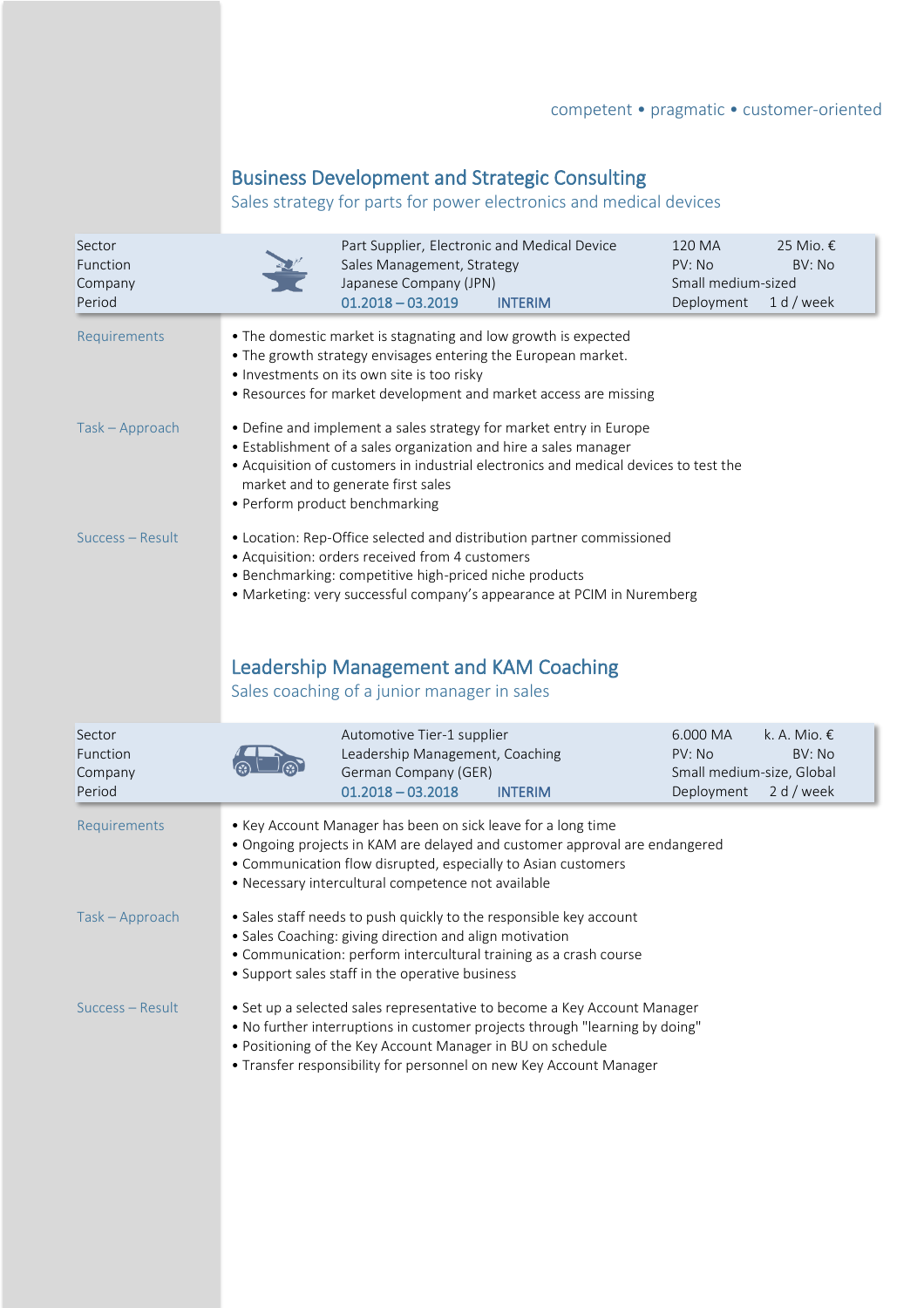# Project Management Sales – SCM

# Sales and project management for relocation of production abroad

| Sector<br>Function<br>Company<br>Period |                                                                                                                                                                                                                                                          | Automotive Tier-1 supplier<br>Project Management Sales-SCM<br>German Company (GER)<br>$01.2017 - 12.2017$                                                                                                                 | <b>INTERIM</b>                                                                                                                                 | 6.000 MA<br>PV: No<br>Corporate Groups, Global<br>Deployment | k. A. Mio. €<br>BV: No<br>4 d / week   |
|-----------------------------------------|----------------------------------------------------------------------------------------------------------------------------------------------------------------------------------------------------------------------------------------------------------|---------------------------------------------------------------------------------------------------------------------------------------------------------------------------------------------------------------------------|------------------------------------------------------------------------------------------------------------------------------------------------|--------------------------------------------------------------|----------------------------------------|
| Requirements                            |                                                                                                                                                                                                                                                          | . New major contracts require an on-site new alignment<br>• There is a lack of production space on-site<br>. Top management decision: assembly will be relocated<br>• Lack of resources in sales for "Relocation Project" |                                                                                                                                                |                                                              |                                        |
| Task - Approach                         |                                                                                                                                                                                                                                                          | • Relocation of assembly within the corporate group<br>• Adjustment and optimisation of supply chain processes<br>• Standardisation of sales processes<br>• Ensuring customer approvals and deliveries, worldwide         |                                                                                                                                                |                                                              |                                        |
| Success - Result                        |                                                                                                                                                                                                                                                          | · Delivery while transfer phase: 100%<br>• Process approvals (IATF 16949) from the customer: 100%<br>• Increase in earnings, despite higher logistics costs                                                               | · Optimised SCM processes (MTO, Cross Stocking), delivery time reduced: - 1 week                                                               |                                                              |                                        |
|                                         |                                                                                                                                                                                                                                                          | <b>Sales Consulting and Marketing</b>                                                                                                                                                                                     | Research and communication concept: test benches for QS Automotive                                                                             |                                                              |                                        |
| Sector<br>Function<br>Company<br>Period |                                                                                                                                                                                                                                                          | <b>Electronic and Automotive</b><br>Sales Consulting and Marketing<br>Japanese Company (JPN)<br>$05.2018 - 08.2018$                                                                                                       | <b>INTERIM</b>                                                                                                                                 | 5.800 MA<br>PV: No<br>Listed corporation<br>Deployment       | 2.200 Mio. €<br>BV: No<br>$1 d /$ week |
| Requirements                            |                                                                                                                                                                                                                                                          | • Market entry Europe is defined in the strategic business plan<br>• So far, no direct access to the European market is available                                                                                         | • Company founded Business Unit Measurement and Testing Technology<br>• Test equipment has a USP and is competitive according to SWOT analysis |                                                              |                                        |
| Task - Approach                         | • Market entry strategy validate and implement<br>• Need assessment via individual market analysis<br>• Run acquisition and use appropriate marketing instruments<br>• Market development needs to be driven by business meetings with potential clients |                                                                                                                                                                                                                           |                                                                                                                                                |                                                              |                                        |
| Success - Result                        | • Analysis: product has some potential, but skimming is rather difficult<br>• Strategy: adjustment of market entry, acquisition not via the OEM, but Tier-1<br>• Communication: concept is presented and approved                                        |                                                                                                                                                                                                                           |                                                                                                                                                |                                                              |                                        |

• Meetings: 2 major customers (Tier-1) take place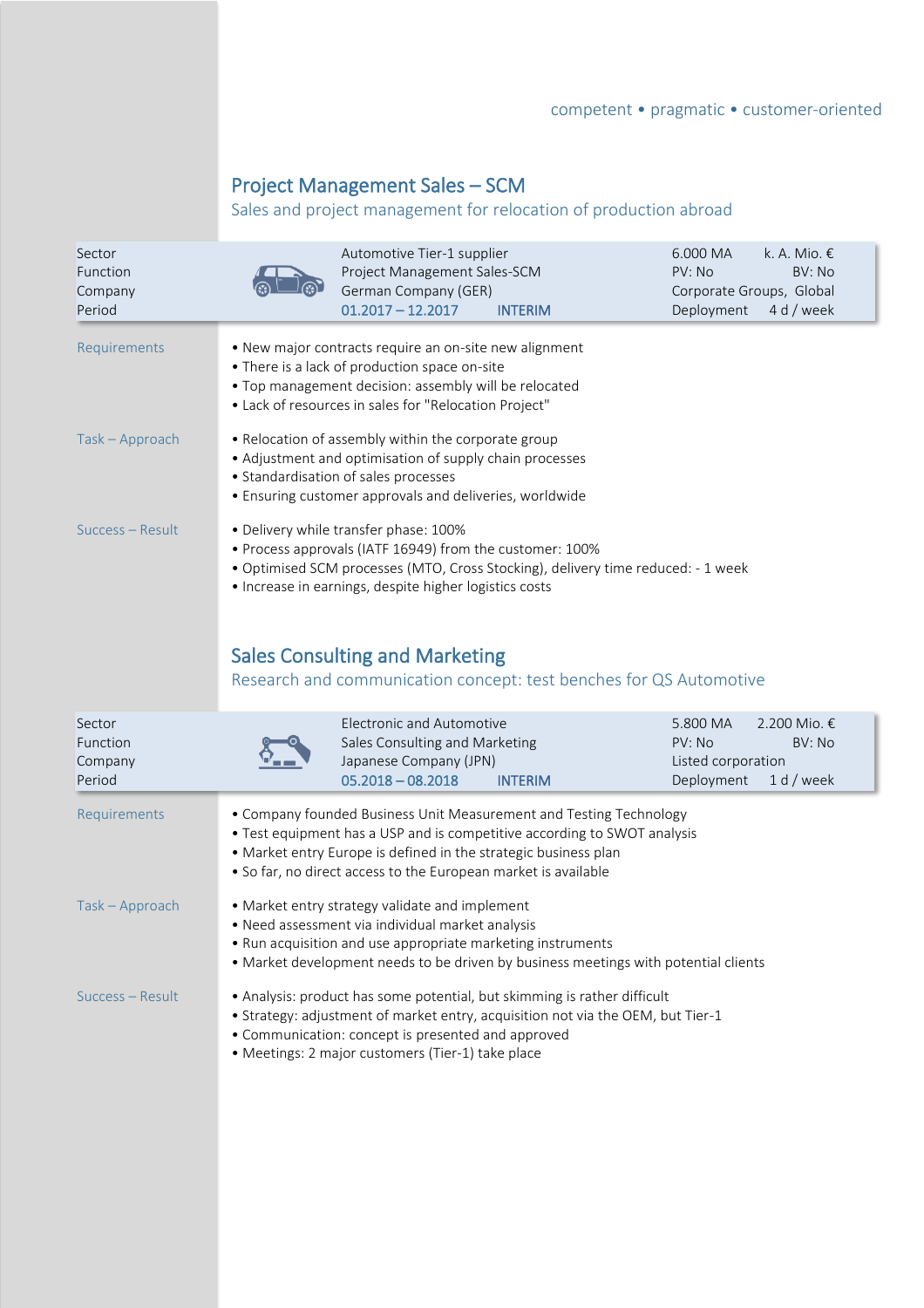# Sales Management and Marketing

# Market entry strategy for system components of US market leader

| Sector<br>Function<br>Company<br>Period | Automotive Tier-1 supplier<br>Sales and Marketing, Business Development<br>American Company (USA)<br>$07.2016 - 10.2016$<br><b>INTERIM</b>                                                                                                                                                                         | 220 MA<br>150 Mio. €<br>PV: No<br>BV: No<br>Corporate Groups, Global<br>Deployment<br>2 d / week                     |  |  |  |  |
|-----------------------------------------|--------------------------------------------------------------------------------------------------------------------------------------------------------------------------------------------------------------------------------------------------------------------------------------------------------------------|----------------------------------------------------------------------------------------------------------------------|--|--|--|--|
| Requirements                            | · Job Business Development Director Europe cannot be filled<br>• Market entry Europe is defined in the strategic business plan<br>. No direct access available to the market and the customer<br>• Lack of support from affiliated European companies                                                              |                                                                                                                      |  |  |  |  |
| Task - Approach                         | • Deployment of a Business Development Director with a network ad interim<br>• Entry strategy is to develop, schedule and budget shall be prepared<br>. Review of own US market analysis by Interim Manager on-site<br>· Set up a business case, evaluate market opportunities                                     |                                                                                                                      |  |  |  |  |
| Success – Result                        | • Analysis: Market study of the client confirmed by validation<br>• Market entry: 2 bus OEM, 4 public transport and service station acquired<br>· Implementation: action plan and communication concept created<br>· Business case: business case validated with business opportunities                            |                                                                                                                      |  |  |  |  |
|                                         | <b>Key Account Management</b><br>Implementation sales strategy, standardisation of sales processes                                                                                                                                                                                                                 |                                                                                                                      |  |  |  |  |
| Sector<br>Function<br>Company<br>Period | Automotive Tier-1 supplier<br>Key Account Management<br>German Company (GER)                                                                                                                                                                                                                                       | k. A. Mio. $\epsilon$<br>5.000 MA<br><b>PV: 13 MA</b><br>BV: Yes<br>Corporate Groups, Global<br>Deployment permanent |  |  |  |  |
| Requirements                            | . Inconsistent standard terms and conditions for all customers within the group<br>• High expenditure on invoice control and order processing<br>• Missing instruments for sales controlling<br>• Poor pre-defined policies (Top Management) across the group                                                      |                                                                                                                      |  |  |  |  |
| Task - Approach                         | • Defining and implementing a group-wide sales standard<br>• Enabling sales standards with all customers<br>• Drafting KPIs for Top Management, introducing Sales Controlling<br>. Implementing group-wide sales controlling for 1st and 2nd level                                                                 |                                                                                                                      |  |  |  |  |
| Success - Result                        | • Group: binding sales guidelines introduced across the board<br>• Customer: negotiated standard conditions with customers, fulfilment level = 85%:<br>• Reporting: weekly KPIs to CEO and Board; Global Sales Meetings. 1 * annually<br>· Standards: sales processes valid group-wide, Strategy: Global-Local-KAM |                                                                                                                      |  |  |  |  |